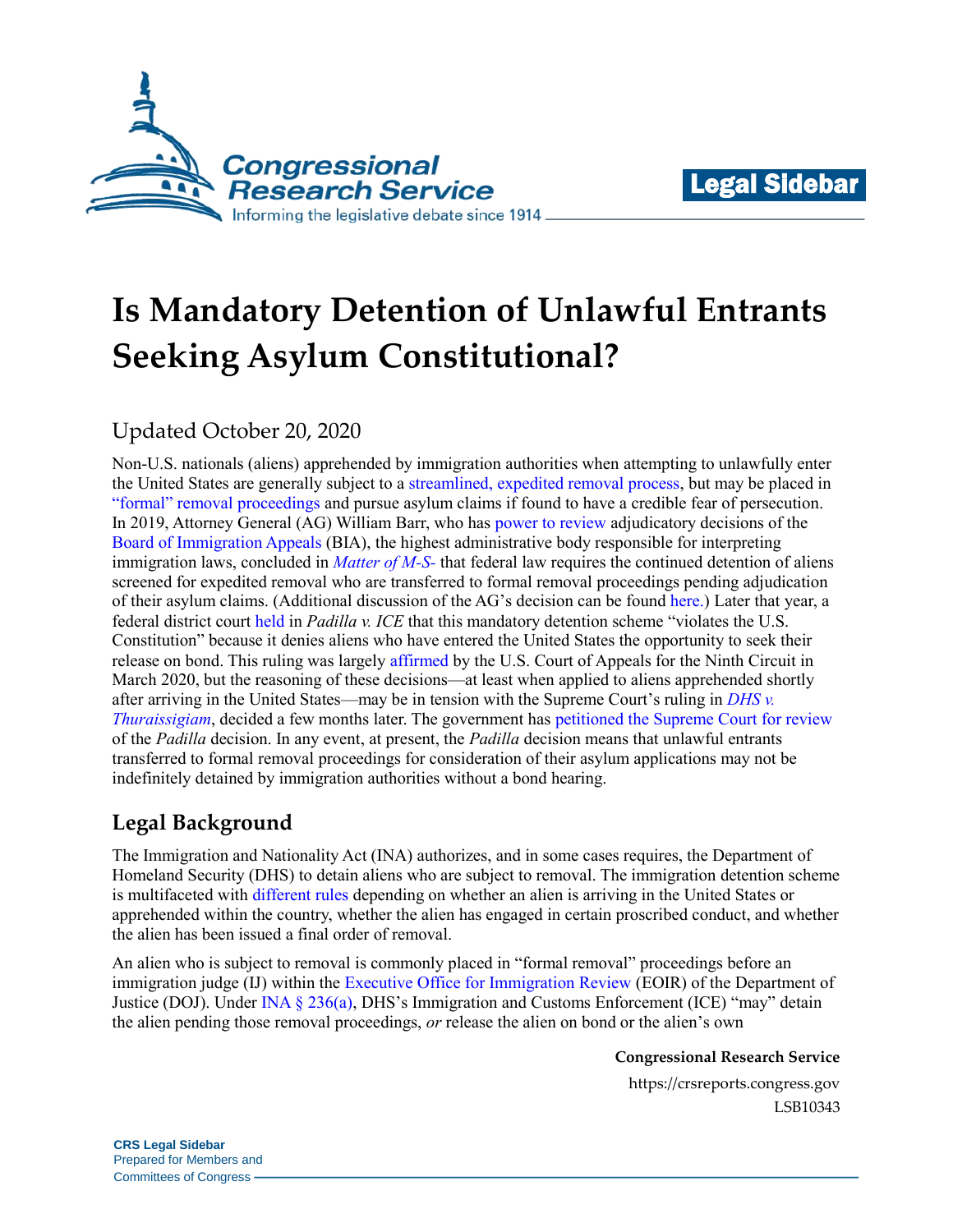recognizance. If ICE decides to maintain custody, the alien may request review of ICE's custody determination at a bond hearing before an IJ.

Under INA § 235(b)(1), however, arriving aliens and "certain other aliens" who recently entered the United States without inspection are subject to [expedited removal](https://crsreports.congress.gov/product/pdf/R/R45314#_Toc525635382) if they lack valid entry documents or have tried to gain their admission by fraud or misrepresentation. An alien placed in expedited removal may be [ordered removed](https://crsreports.congress.gov/product/pdf/R/R45314#_Toc525635385) without a hearing unless the alien indicates an intention to apply for asylum or a fear of persecution if removed to a particular country. INA  $\S 235(b)(1)$  instructs that, if the alien is found to have a credible fear of persecution, he or she "shall be detained for further consideration of the application for asylum" in formal removal proceedings. Although detention is generally mandatory under [INA § 235\(b\)\(1\),](https://www.govinfo.gov/content/pkg/USCODE-2016-title8/html/USCODE-2016-title8-chap12-subchapII-partIV-sec1225.htm) DHS [has authority](https://www.govinfo.gov/content/pkg/USCODE-2011-title8/pdf/USCODE-2011-title8-chap12-subchapII-partII-sec1182.pdf#page=12) to [parole](https://crsreports.congress.gov/product/pdf/R/R45314#_Toc525635395) the alien "for urgent humanitarian reasons or significant public benefit." There is no administrative or judicial review of the parole decision. (Additionally, in response to the COVID-19 pandemic, ICE [has released aliens from custody](https://www.ice.gov/coronavirus) who are susceptible to severe illness, and the agency has received fewer detainees given the reduced number of immigration arrests.)

Over the years, immigration authorities and reviewing courts have taken differing views on the interplay between the mandatory detention regime for aliens who are initially subject to expedited removal and the discretionary detention regime that generally applies to aliens placed directly in formal removal proceedings. If an alien is first screened for expedited removal, does he or she remain subject to the mandatory detention requirements of INA  $\S$  235(b)(1) if transferred to formal removal proceedings to pursue asylum claims? Or can DHS release all or some subset of these aliens on bond or their own recognizance once transferred to formal removal proceedings?

In 2005, the BIA ruled in *[Matter of X-K-](https://www.justice.gov/sites/default/files/eoir/legacy/2014/07/25/3510.pdf)* that INA § 235(b)(1)'s mandatory detention scheme applied to arriving aliens (i.e., those apprehended at a port of entry) who were transferred to formal removal proceedings after being found to have a credible fear of persecution, but not to "certain other aliens" who entered the United States without inspection and were initially screened for expedited removal. The BIA reasoned that, unlike arriving aliens placed in formal removal proceedings, "certain other aliens" first screened for expedited removal do not fall within any of the classes of aliens [enumerated by DOJ](https://www.govinfo.gov/content/pkg/CFR-2012-title8-vol1/xml/CFR-2012-title8-vol1-sec1003-19.xml)  [regulations](https://www.govinfo.gov/content/pkg/CFR-2012-title8-vol1/xml/CFR-2012-title8-vol1-sec1003-19.xml) as ineligible for bond hearings.

But in 2018, the Supreme Court in *[Jennings v. Rodriguez](https://www.supremecourt.gov/opinions/17pdf/15-1204_f29g.pdf)* read INA § 235(b)(1) as "unequivocally" requiring the detention of all aliens first placed in expedited removal but then transferred to formal removal proceedings. Even so, the Court did not decide whether the indefinite detention of aliens without bond under INA § 235(b)(1) could violate the Due Process Clause—leaving it to lower courts to decide, in the first instance, whether prolonged detention under that authority may be unconstitutional.

At least partially prompted by the High Court's decision in *Jennings*, AG Barr issued a decision in *[Matter](https://www.politico.com/f/?id=0000016a-2872-d80c-a7ea-7f721efa0000)  [of M-S-](https://www.politico.com/f/?id=0000016a-2872-d80c-a7ea-7f721efa0000)* overturning the BIA's earlier opinion in *Matter of X-K-*. (Though responsibility for administering federal immigration laws is divided among several agencies, the AG's rulings on questions of law are [controlling.](https://uscode.house.gov/view.xhtml?req=granuleid%3AUSC-prelim-title8-section1103&num=0&edition=prelim)) The AG [ruled](https://www.politico.com/f/?id=0000016a-2872-d80c-a7ea-7f721efa0000) that aliens subject to expedited removal who are placed in formal removal proceedings after a positive credible fear determination "remain ineligible for bond, whether they are arriving at the border or are apprehended in the United States."

#### *Padilla v. ICE***: Procedural History and Preliminary Injunction**

Following the Supreme Court's decision in *Jennings* but before the AG's ruling in *Matter of M-S-*, a group of asylum seekers who entered the United States without inspection and were placed in formal removal proceedings after establishing a credible fear of persecution brought a [class action](https://crsreports.congress.gov/product/pdf/R/R45159) [lawsuit](https://www.courtlistener.com/recap/gov.uscourts.wawd.261328/gov.uscourts.wawd.261328.8.0.pdf) against immigration authorities. The plaintiffs [claimed,](https://www.courtlistener.com/recap/gov.uscourts.wawd.261328/gov.uscourts.wawd.261328.8.0.pdf) among other things, that they were subject to excessively prolonged detention during their initial expedited removal screenings and upon their transfer to formal removal proceedings, and that this prolonged detention violated their due process rights.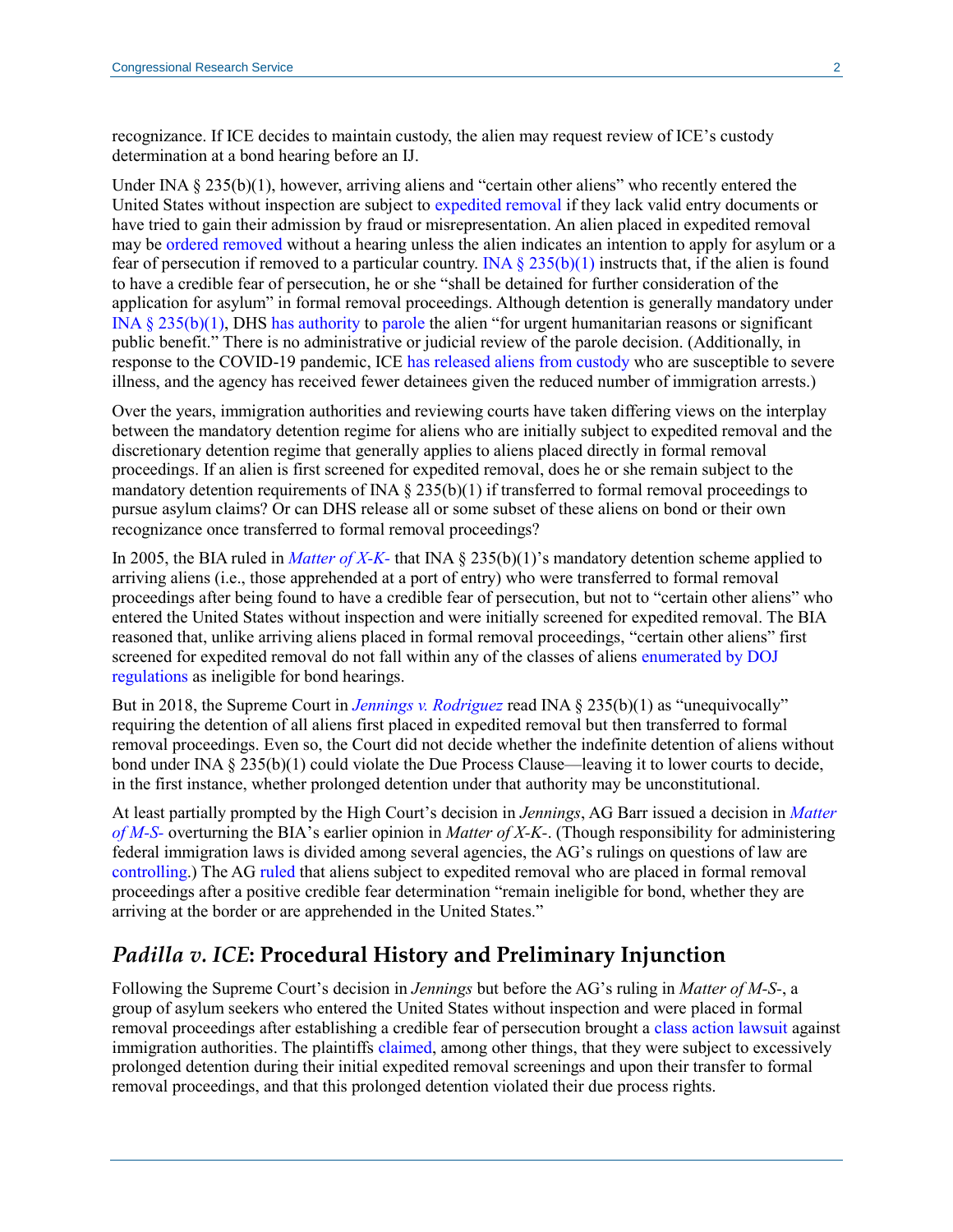The court initially [granted](https://www.courtlistener.com/recap/gov.uscourts.wawd.261328/gov.uscourts.wawd.261328.110.0.pdf) the plaintiffs[' motion for a preliminary injunction](https://www.courtlistener.com/recap/gov.uscourts.wawd.261328/gov.uscourts.wawd.261328.45.0.pdf) requiring EOIR to (1) conduct bond hearings for detained asylum seekers who entered the United States without inspection, and who were initially screened for expedited removal and found to have a credible fear of persecution, within seven days of a bond hearing request, and release any alien whose detention time exceeds that seven-day limit; (2) place the burden of proof on DHS in those bond hearings to show why the alien should not be released; (3) record the bond hearing and produce a transcript; and (4) produce a written bond decision "with particularized determinations of individualized findings." Citing the BIA's decision in *Matter of X-K-*, which at the time was still controlling on immigration authorities, the court declared that asylum seekers determined to have a credible fear of persecution may "request release from custody during the pendency of the asylum process."

Following *Matter of M-S-*, the federal district court [modified](https://www.courtlistener.com/recap/gov.uscourts.wawd.261328/gov.uscourts.wawd.261328.149.0_1.pdf) its injunction. But the district court ultimately [concluded](https://www.courtlistener.com/recap/gov.uscourts.wawd.261328/gov.uscourts.wawd.261328.149.0_1.pdf#page=13) that, notwithstanding the AG's ruling in *M-S-* that all aliens placed in formal removal proceedings after a positive credible fear screening are ineligible for bond, the plaintiffs had a right to bond hearings because they were apprehended within the United States, and were thus "entitled to due process protections." The court also [noted](https://www.courtlistener.com/recap/gov.uscourts.wawd.261328/gov.uscourts.wawd.261328.149.0_1.pdf#page=18) that although the Supreme Court in *Jennings* had read INA § 235(b)(1) as requiring detention without bond, the High Court did not decide whether that statutory mandate was unconstitutional. Thus, the court [affirmed](https://www.courtlistener.com/recap/gov.uscourts.wawd.261328/gov.uscourts.wawd.261328.149.0_1.pdf#page=19) its previously entered injunction and [ruled](https://www.courtlistener.com/recap/gov.uscourts.wawd.261328/gov.uscourts.wawd.261328.149.0_1.pdf#page=20) that INA § 235(b)(1)'s prohibition against release on bond of aliens placed in formal removal proceedings after establishing a credible fear of persecution "violates the U.S. Constitution."

The government appealed to the U.S. Court of Appeals for the Ninth Circuit. On March 27, 2020, the Ninth Circuit [affirmed, in part, and vacated, in part,](https://cdn.ca9.uscourts.gov/datastore/opinions/2020/03/27/19-35565.pdf) the district court's ruling. The Ninth Circuit agreed with the lower court that the plaintiffs were [constitutionally entitled](https://cdn.ca9.uscourts.gov/datastore/opinions/2020/03/27/19-35565.pdf#page=18) to a bond hearing, [declaring](https://cdn.ca9.uscourts.gov/datastore/opinions/2020/03/27/19-35565.pdf#page=24) that "once a person is standing on U.S. soil—regardless of the legality of his or her entry—he or she is entitled to due process." But the court [held](https://cdn.ca9.uscourts.gov/datastore/opinions/2020/03/27/19-35565.pdf#page=28) that there was insufficient evidence to justify imposing a seven-day time limit in which to hold a bond hearing and certain other procedural requirements, and that the district court failed to consider whether these requirements would burden the immigration courts. The court thus [directed](https://cdn.ca9.uscourts.gov/datastore/opinions/2020/03/27/19-35565.pdf#page=36) the district court to consider the appropriate procedures that must be followed with respect to the required bond hearings.

### **Future Judicial Developments**

While the Supreme Court in *Jennings* ruled that DHS has *statutory* authority to detain aliens, potentially indefinitely, pending their formal removal proceedings, the Court did not address constitutional arguments against this framework. Both the Ninth Circuit and the district court in *Padilla*, however, have squarely confronted that question, [answering](https://www.courtlistener.com/recap/gov.uscourts.wawd.261328/gov.uscourts.wawd.261328.149.0_1.pdf) [that](https://cdn.ca9.uscourts.gov/datastore/opinions/2020/03/27/19-35565.pdf#page=24) INA  $\S$  235(b)(1)'s mandatory detention scheme is unconstitutional because it denies aliens who have entered the United States the opportunity to challenge their detention at bond hearings. The court rulings effectively bar DHS from indefinitely detaining unlawful entrants without an opportunity to seek bond pending consideration of their asylum claims. The *Padilla* rulings call into question the extent to which unlawfully present aliens in removal proceedings have constitutional due process protections. On one hand, the Supreme Court has [long recognized](https://crsreports.congress.gov/product/pdf/R/R45314#_Toc525635381) that aliens who have physically entered the United States, even unlawfully, are "persons" under the Fifth Amendment's Due Process Clause. Due process protections [generally include](https://www.law.cornell.edu/supremecourt/text/424/319) the right to a hearing and a meaningful opportunity to be heard before deprivation of a liberty interest. But the Court has, at times, suggested that the scope of due process [may turn](https://cdn.loc.gov/service/ll/usrep/usrep189/usrep189086/usrep189086.pdf#page=15) [upon whether](https://cdn.loc.gov/service/ll/usrep/usrep339/usrep339763/usrep339763.pdf#page=8) [the alien has been admitted into the](https://cdn.loc.gov/service/ll/usrep/usrep459/usrep459021/usrep459021.pdf#page=12)  [United States](https://cdn.loc.gov/service/ll/usrep/usrep459/usrep459021/usrep459021.pdf#page=12) [or developed substantial ties](https://cdn.loc.gov/service/ll/usrep/usrep494/usrep494259/usrep494259.pdf#page=13) to this country.

Furthermore, the Court has recognized that aliens at the threshold of initial entry, including those who are detained within the United States pending determinations of their admissibility, have [fewer constitutional](https://crsreports.congress.gov/product/pdf/R/R45314#_Toc525635381)  [protections](https://crsreports.congress.gov/product/pdf/R/R45314#_Toc525635381) regarding their entry and removal, and are generally entitled only to whatever procedures Congress provided by statute. For instance, in *[Shaughnessy v. United States ex rel. Mezei](https://cdn.loc.gov/service/ll/usrep/usrep345/usrep345206/usrep345206.pdf#page=10)*, the Supreme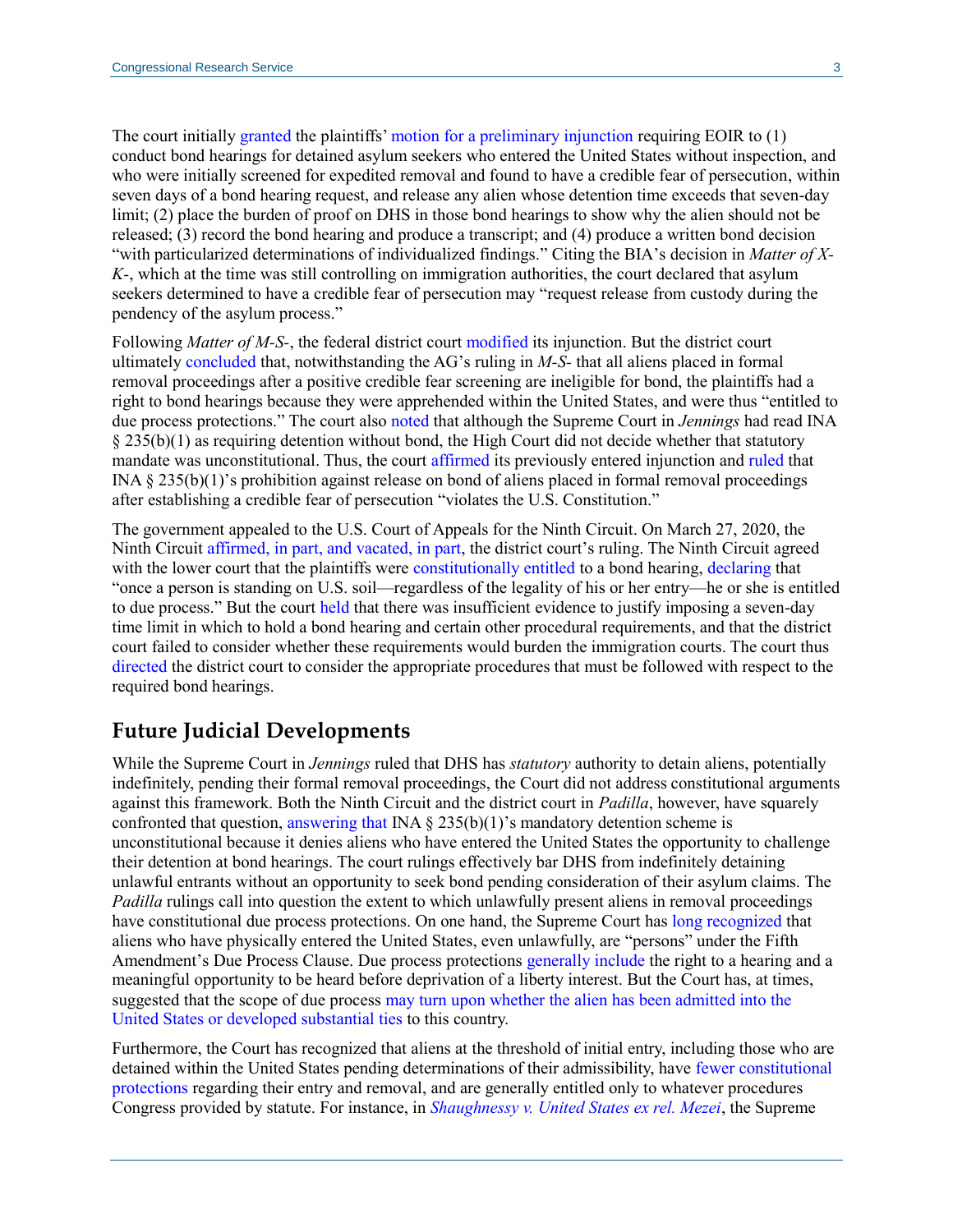Court in 1953 upheld the indefinite detention of an alien seeking admission into the United States, concluding that the alien had not made an "entry" despite being detained on Ellis Island, and could be treated "as if stopped at the border."

Distinguishing *Mezei*, the district court in *Padilla* determined that the plaintiffs were ["non-arriving aliens"](https://www.courtlistener.com/recap/gov.uscourts.wawd.261328/gov.uscourts.wawd.261328.149.0_1.pdf#page=13) because they were apprehended within the territorial boundaries of the United States, and thus entitled to due process protections, and the Ninth Circui[t upheld](https://cdn.ca9.uscourts.gov/datastore/opinions/2020/03/27/19-35565.pdf#page=24) that conclusion. But more recently, in *DHS v. Thuraissigiam*, the Supreme Court [stated](https://www.supremecourt.gov/opinions/19pdf/19-161_g314.pdf#page=5) that only "aliens who have established connections in this country have due process rights in deportation proceedings," and [held](https://www.supremecourt.gov/opinions/19pdf/19-161_g314.pdf#page=38) that an alien apprehended 25 yards from the border after entering the United States unlawfully could be "treated for due process purposes as if stopped at the border." Other lower courts [have](http://www2.ca3.uscourts.gov/opinarch/161339p.pdf#page=73) [similarly determined](https://www.leagle.com/decision/inadvfdco151008000686) that "recent clandestine entrants" who were apprehended within hours of entering the United States, and lacked substantial ties to this country, were "assimilated to the status of an arriving alien" and had no constitutional protections attaching to immigration proceedings based on their physical presence alone.

Even so, some courts have held that the constitutional limitations that apply to arriving aliens seeking entry into the United States [pertain only](https://caselaw.findlaw.com/us-9th-circuit/1379498.html) to their *procedural* rights regarding their applications for admission, but do not foreclose the availability of certain fundamental rights. Thus, some court[s have](https://caselaw.findlaw.com/us-6th-circuit/1201915.html) [held](https://www.courtlistener.com/recap/gov.uscourts.nysd.499776/gov.uscourts.nysd.499776.21.0_1.pdf) that aliens arriving in the United States have sufficient constitutional rights to challenge a potentially indefinite detention, regardless of whether they had entered the country or developed substantial ties.

The government has [petitioned the Supreme Court for review](https://www.supremecourt.gov/DocketPDF/20/20-234/151453/20200827172712574_20200827-172416-95751357-00000686.pdf) of the Ninth Circuit's *Padilla* decision. Among other things, the government [argues](https://www.supremecourt.gov/DocketPDF/20/20-234/151453/20200827172712574_20200827-172416-95751357-00000686.pdf#page=22) that the Supreme Court in *Thuraissigiam* has rejected the conclusion reached by the Ninth Circuit that an alien who has set foot on U.S. soil is entitled to protections under the Due Process Clause. Citing *Thuraissigiam*, the government argues that an alien apprehended shortly after entering the United States can be treated as an alien stopped at the border who has limited constitutional protections. If the Supreme Court reviews the *Padilla* case, the Court may consider whether the Ninth Circuit's conclusion regarding the scope of due process protections available to aliens apprehended near the border conflicts with *Thuraissigiam*.

Arguably, the Supreme Court's decision in *Thuraissigiam* suggests that the *Padilla* plaintiffs, who were apprehended [shortly after entering the United States](https://www.courtlistener.com/recap/gov.uscourts.wawd.261328/gov.uscourts.wawd.261328.8.0.pdf#page=10) without inspection, have limited constitutional protections and may be entitled only to those [protections Congress provided](https://www.supremecourt.gov/opinions/19pdf/19-161_g314.pdf#page=39) by statute. Thus, the Court could conclude that the potentially indefinite detention of asylum seekers authorized by INA § 235(b)(1) is constitutionally permissible—at least as applied to aliens apprehended near the U.S.-Mexico border. But it is less certain whether these constitutional limitations would apply to unlawful entrants encountered further within the interior of the United States, given that they are more likely to have "established connections," although the Court has not squarely assessed the nature of those "connections" for purposes of determining the protective reach of the Due Process Clause. In any case, if the Supreme Court reviews *Padilla*, the Court could clarify the extent to which unlawful entrants may constitutionally challenge their prolonged confinement pending consideration of their asylum claims.

#### **Author Information**

Hillel R. Smith Legislative Attorney